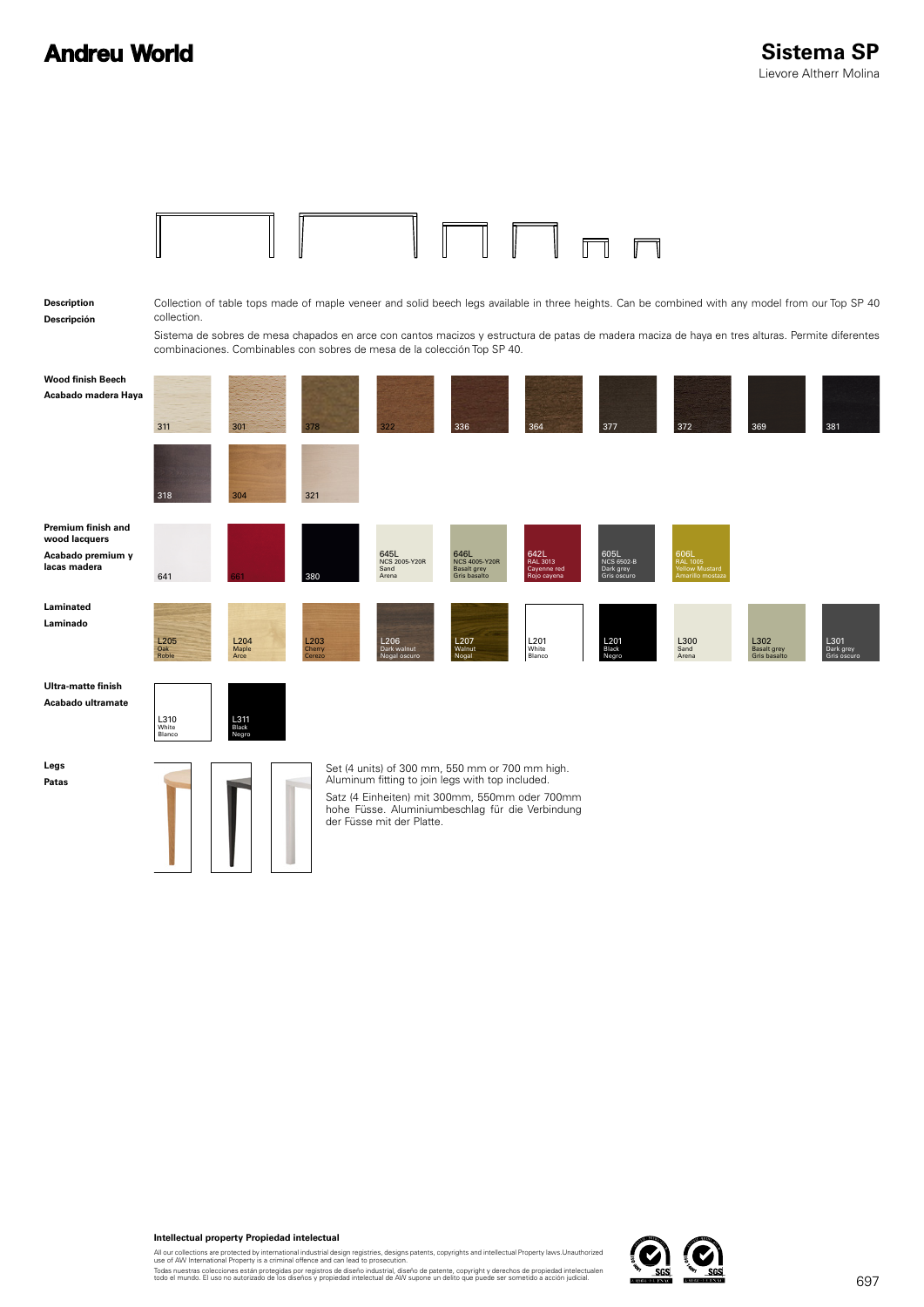## **Andreu World**

1.57 inch thick maple table top.

Sobre de mesa de arce de 1.57 pulgadas de espesor.

Edge / Perfil



|             | $\Box_1$<br>$\square$ Ft | $\triangle$ lbs | Ultra-matte<br><b>Ultramate</b> |       | Laminate<br>Laminado |       | Lacquered<br>Lacado |       | Maple<br>Arce |       | <b>S600</b> |
|-------------|--------------------------|-----------------|---------------------------------|-------|----------------------|-------|---------------------|-------|---------------|-------|-------------|
| 15,75x15,75 | 1,25                     | 14              | <b>SB7540</b>                   | 383   | <b>SB7568</b>        | 344   | <b>SB7225</b>       | 519   | <b>SB7138</b> | 413   | 135         |
| 235x235     | 1,5                      | 29              | <b>SB7541</b>                   | 516   | <b>SB7569</b>        | 436   | <b>SB7226</b>       | 442   | <b>SB7139</b> | 511   | 188         |
| 27,5x27,5   | 2,25                     | 38              | <b>SB7542</b>                   | 677   | <b>SB7570</b>        | 508   | <b>SB7227</b>       | 521   | <b>SB7140</b> | 601   | 201         |
| 31,5x31,5   | 3                        | 51              | <b>SB7543</b>                   | 798   | <b>SB7571</b>        | 617   | <b>SB7228</b>       | 627   | <b>SB7141</b> | 713   | 213         |
| 35,5x35,5   | 3,75                     | 56              | <b>SB7544</b>                   | 937   | <b>SB7572</b>        | 721   | <b>SB7229</b>       | 739   | <b>SB7145</b> | 838   | 229         |
| 39,25x39,25 | 4,25                     | 73              | <b>SB7549</b>                   | 1.193 | <b>SB7577</b>        | 964   | <b>SB7230</b>       | 991   | <b>SB7158</b> | 1,104 | 249         |
| 43,25x43,25 | 5                        | 73              | <b>SB7550</b>                   | 1.268 | <b>SB7578</b>        | 999   | <b>SB7231</b>       | 1.037 | <b>SB7220</b> | 1,154 | 270         |
| 47,25x47,25 | 6,25                     | 86              | <b>SB7551</b>                   | 1,494 | <b>SB7579</b>        | 1,178 | <b>SB7232</b>       | 1,242 | <b>SB7221</b> | 1,364 | 295         |
| 51,25x51,25 | 7,25                     | 102             | <b>SB7552</b>                   | 1,820 | <b>SB7580</b>        | 1,438 | <b>SB7233</b>       | 1.483 | <b>SB7222</b> | 1,664 | 318         |
| 55x55       | 8,5                      | 117             | <b>SB7553</b>                   | 2,063 | SB7581               | 1,623 | <b>SB7234</b>       | 1,705 | <b>SB7223</b> | 1,886 | 338         |
| 59x59       | 9,75                     | 135             | <b>SB7554</b>                   | 2,347 | <b>SB7582</b>        | 1,842 | <b>SB7235</b>       | 1,962 | <b>SB7224</b> | 2,142 | 476         |

|        | $\Box$ 1<br>$\square$ Ft | lbs <b>S</b> | Ultra-matte<br><b>Ultramate</b> |       | Laminate<br>Laminado |       | Lacquered<br>Lacado |       | <b>Maple</b><br>Arce |       | <b>S600</b> |
|--------|--------------------------|--------------|---------------------------------|-------|----------------------|-------|---------------------|-------|----------------------|-------|-------------|
| ø23,5  | 1,5                      | 27           | <b>SB7555</b>                   | 538   | <b>SB7583</b>        | 446   | <b>SB7240</b>       | 477   | <b>SB7320</b>        | 535   | 188         |
| ø27,5  | 2,25                     | 34           | <b>SB7556</b>                   | 733   | <b>SB7584</b>        | 528   | <b>SB7241</b>       | 558   | SB7321               | 625   | 201         |
| ø31,5  | 3                        | 45           | <b>SB7557</b>                   | 867   | <b>SB7585</b>        | 651   | <b>SB7242</b>       | 681   | <b>SB7322</b>        | 765   | 213         |
| ø35,5  | 3,75                     | 47           | <b>SB7558</b>                   | 962   | <b>SB7586</b>        | 758   | <b>SB7243</b>       | 787   | <b>SB7323</b>        | 883   | 229         |
| ø39,25 | 4,25                     | 67           | <b>SB7559</b>                   | 1,235 | <b>SB7587</b>        | 997   | <b>SB7244</b>       | 1,055 | <b>SB7324</b>        | 1,173 | 249         |
| ø43,25 | 5                        | 60           | <b>SB7560</b>                   | 1.367 | <b>SB7588</b>        | 1,093 | <b>SB7245</b>       | 1,162 | <b>SB7236</b>        | 1,273 | 270         |
| ø47,25 | 6,25                     | 84           | SB7561                          | 1,691 | <b>SB7589</b>        | 1,366 | <b>SB7246</b>       | 1,297 | <b>SB7325</b>        | 1,468 | 295         |
| ø51,25 | 7,25                     | 80           | <b>SB7562</b>                   | 2.014 | <b>SB7590</b>        | 1,626 | <b>SB7247</b>       | 1,524 | <b>SB7237</b>        | 1,751 | 318         |
| ø55    | 8,5                      | 93           | <b>SB7563</b>                   | 2,143 | <b>SB7591</b>        | 1.706 | <b>SB7248</b>       | 1,773 | <b>SB7238</b>        | 1,964 | 338         |
| ø59    | 9,75                     | 106          | <b>SB7564</b>                   | 2,455 | <b>SB7592</b>        | 1,952 | <b>SB7249</b>       | 2,031 | <b>SB7239</b>        | 2,248 | 476         |

|             | $\Box$ 1<br>$\square$ Ft | l Ibs | Ultra-matte<br><b>Ultramate</b> |       | Laminate<br>Laminado |       | Lacquered<br>Lacado |       | <b>Maple</b><br>Arce |       | <b>S600</b> |
|-------------|--------------------------|-------|---------------------------------|-------|----------------------|-------|---------------------|-------|----------------------|-------|-------------|
| 27,5x23,5   | 2,5                      | 31    | <b>SB7565</b>                   | 592   | <b>SB7593</b>        | 489   | <b>SB7254</b>       | 507   | <b>SB7365</b>        | 580   | 201         |
| 31,5x23,5   | 3                        | 49    | <b>SB7566</b>                   | 677   | <b>SB7594</b>        | 566   | <b>SB7255</b>       | 573   | <b>SB7366</b>        | 663   | 213         |
| 31,5x27,5   | 3,25                     | 51    | <b>SB7567</b>                   | 728   | <b>SB7595</b>        | 596   | <b>SB7256</b>       | 608   | SB7367               | 702   | 213         |
| 47.25x27.5  | 4,25                     | 56    | <b>SB7545</b>                   | .049  | <b>SB7573</b>        | 853   | <b>SB7250</b>       | 878   | <b>SB7147</b>        | 997   | 254         |
| 59x35.5     | 2,5                      | 91    | <b>SB7546</b>                   | .464  | <b>SB7574</b>        | 1.204 | <b>SB7251</b>       | 1.176 | <b>SB7148</b>        | 1,338 | 295         |
| 72.75x35.5  | 8,25                     | 102   | <b>SB7547</b>                   | .847  | <b>SB7575</b>        | 1.471 | <b>SB7252</b>       | 1.514 | <b>SB7149</b>        | 1.698 | 348         |
| 78,75x39,25 | 10                       | 128   | <b>SB7548</b>                   | 2.168 | <b>SB7576</b>        | 1.715 | <b>SB7253</b>       | 1.744 | <b>SB7150</b>        | 1,978 | 414         |